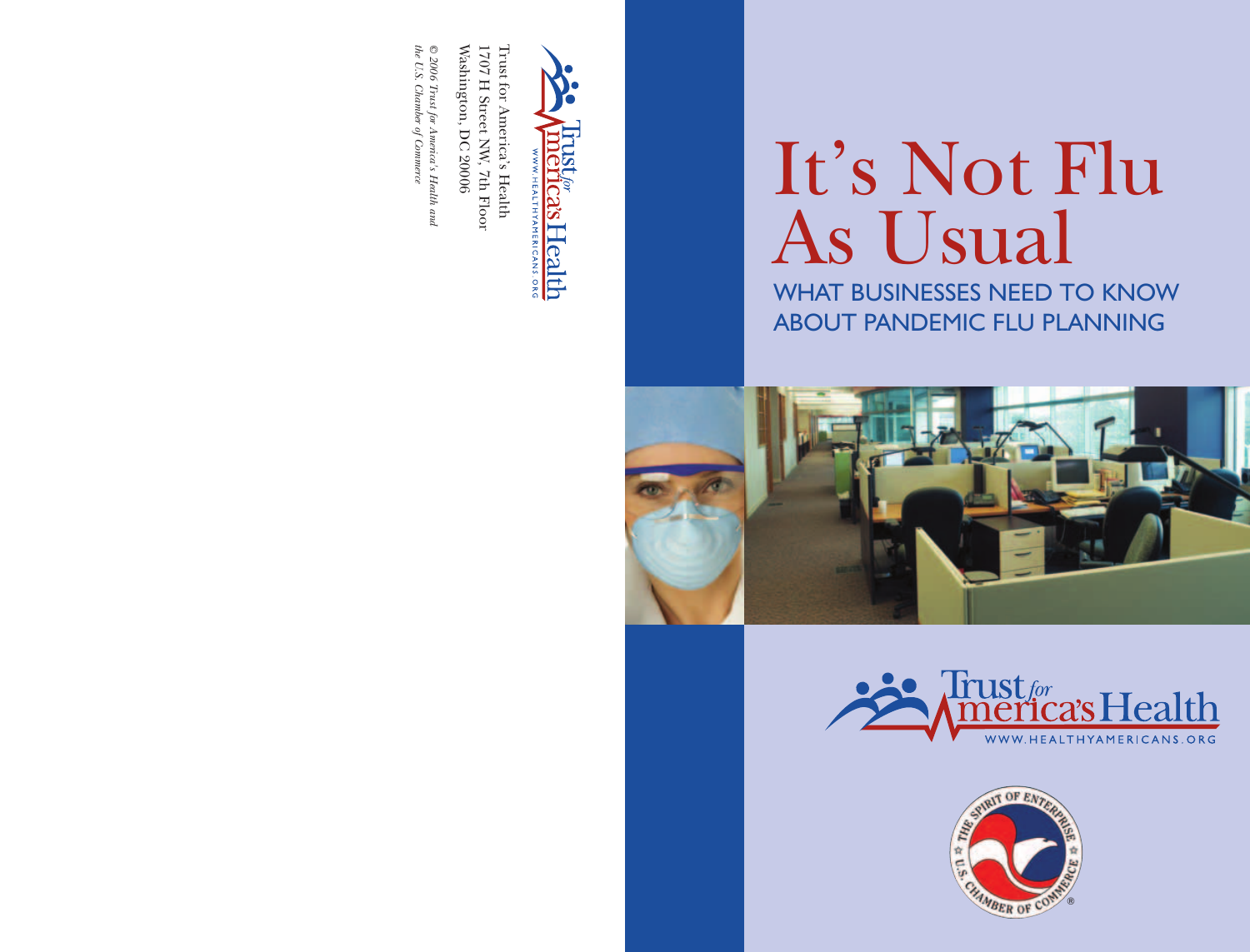Imagine that ten percent of your employees are too sick to come to work on any given day. Imagine that cumulatively, 40 percent of your workforce could be absent for as many as three to four months. Imagine that the other businesses you rely on are facing the same massive absentee rates.

Hard as it may be to believe, such a scenario could happen - indeed, some health officials say it's inevitable. The cause: a pandemic flu.

10000

### What A Pandemic Flu Could Mean To Your Business

Each winter, the flu kills approximately 36,000-40,000 Americans, hospitalizes more than 200,000, and costs the U. S. economy over \$10 billion in lost productivity and direct medical expenses.

Bad as that is, health experts are now warning about a far more lethal kind of flu -- a pandemic flu that could kill over half a million in the U.S., hospitalize more than 2 million, and cost our economy a staggering \$160 – \$675 billion.

lemic flu will spread rapidly and easily from person to person, affecting all age groups. It will cause illness in a high proportion of those infected. Health officials are concerned that the current avian "bird" flu which is circulating widely could mutate to a new strain of it humans have no natural immunity against -- the World Health Organization has said rd flu pandemic could infect 25-30 percent of the world's population.

th that much of the population and workforce affected, a pandemic flu could disrupt your business -- perhaps even force it to close down for a time.

#### THIS BROCHURE OFFERS GUIDANCE ON HOW BUSINESSES CAN:

- Prepare for a pandemic flu in order to maintain business continuity.
- **E** Help protect employees' health.
- Work with health officials to minimize disruption.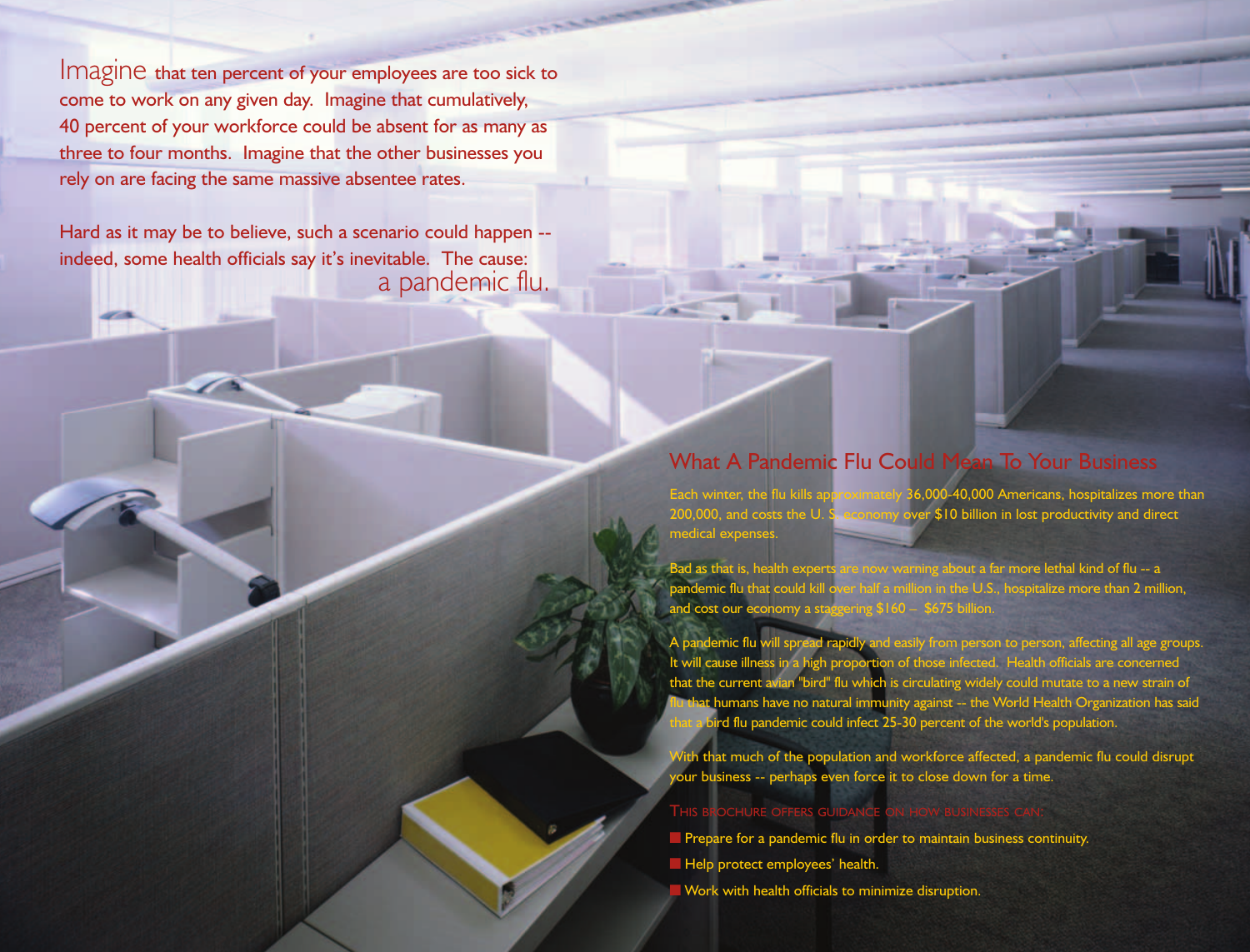| Key Differences Between Annual Flu And Pandemic Flu                                                                                                                                                                                                                                                        |                                                                                                                                                                                                                                                                                                                                   |
|------------------------------------------------------------------------------------------------------------------------------------------------------------------------------------------------------------------------------------------------------------------------------------------------------------|-----------------------------------------------------------------------------------------------------------------------------------------------------------------------------------------------------------------------------------------------------------------------------------------------------------------------------------|
| <b>ANNUAL FLU</b>                                                                                                                                                                                                                                                                                          | <b>PANDEMIC FLU</b>                                                                                                                                                                                                                                                                                                               |
| Occurs every year during the<br>winter months.                                                                                                                                                                                                                                                             | Occurs three to four times a century and<br>can take place in any season.                                                                                                                                                                                                                                                         |
| Affects 5-20 percent of the<br>U.S. population.                                                                                                                                                                                                                                                            | Experts predict an infection rate of<br>25-50 percent of the population, depending<br>on the severity of the virus strain.                                                                                                                                                                                                        |
| Globally, kills 500,000-1 million people<br>each year, 36,000-40,000 in the U.S.                                                                                                                                                                                                                           | The worst pandemic of the last century --<br>the "Spanish Flu" of 1918 -- killed 500,000<br>in the U.S. and 50 million worldwide.                                                                                                                                                                                                 |
| Most people recover within a week<br>or two.                                                                                                                                                                                                                                                               | Usually associated with a higher severity of<br>illness and, consequently, a higher risk of death.                                                                                                                                                                                                                                |
| Deaths generally confined to "at risk"<br>groups, such as the elderly (over 65<br>years of age); the young (children aged<br>6-23 months); those with existing<br>medical conditions like lung diseases,<br>diabetes, cancer, kidney, or heart<br>problems; and people with<br>compromised immune systems. | All age groups may be at risk for infection,<br>not just "at risk" groups. Otherwise fit<br>adults could be at relatively greater risk,<br>based on patterns of previous epidemics.<br>For example, adults under age 35 (a key<br>segment of the U.S. workforce) were<br>disproportionately affected during the<br>1918 pandemic. |
| Vaccination is effective because the<br>virus strain in circulation each winter<br>can be fairly reliably predicted.                                                                                                                                                                                       | A vaccine against pandemic flu may not be<br>available at the start of a pandemic. New<br>strains of viruses must be accurately identi-<br>fied, and producing an effective vaccine<br>could take six months.                                                                                                                     |
| Annual vaccination, when the correct<br>virus strain is used, is fairly reliable and<br>antiviral drugs are available for those<br>most at risk of becoming seriously ill.                                                                                                                                 | Antiviral drugs may be in limited supply, and<br>their effectiveness will only be known<br>definitively once the pandemic is underway.                                                                                                                                                                                            |





#### **What To Do In The Event Of An Outbreak**

If a pandemic flu strikes, government health officials will issue information and warnings and work with the media to disseminate advice on how to avoid becoming ill. Your company's managers, human resources department, and employees should pay close attention to the guidance provided by local and state health departments and the U.S. Centers for Disease Control and Prevention (www.cdc.gov.). The federal government's consolidated pandemic influenza Web site (www.pandemicflu.gov), and the World Health Organization (www.who.org) also are good sources of information about pandemic flu.

In a worst-case scenario, "business as usual" may cease. Government health officials may have to implement dramatic measures, including shutting down certain businesses that involve high levels of interaction with the public. Health officials may also have to restrict travel, cancel public events, and close schools.

#### **Plan Now To Keep Your Business In Business**

"Business continuity" means ensuring that essential business functions can survive a natural disaster, technological failure, human error, or other disruption. In recent times, assuring business continuity has also meant planning for terrorist-related biological, chemical, or nuclear attacks.

Many existing business continuity plans anticipate disruptions such as fires, earthquakes, and floods; these events are restricted to a certain geographic area, and the time frames are fairly well defined and limited. Pandemic flu, however, demands a different set of continuity assumptions since it will be widely dispersed geographically and potentially arrive in waves that could last several months at a time.

Depending on the flu strain and based on previous pandemics, public health officials project **cumulative absentee rates of 40 percent over three to four months.** Absentees will include sick employees, those who must care for others who are sick, and the "worried well," who may want to avoid the workplace for fear of being exposed to the virus.